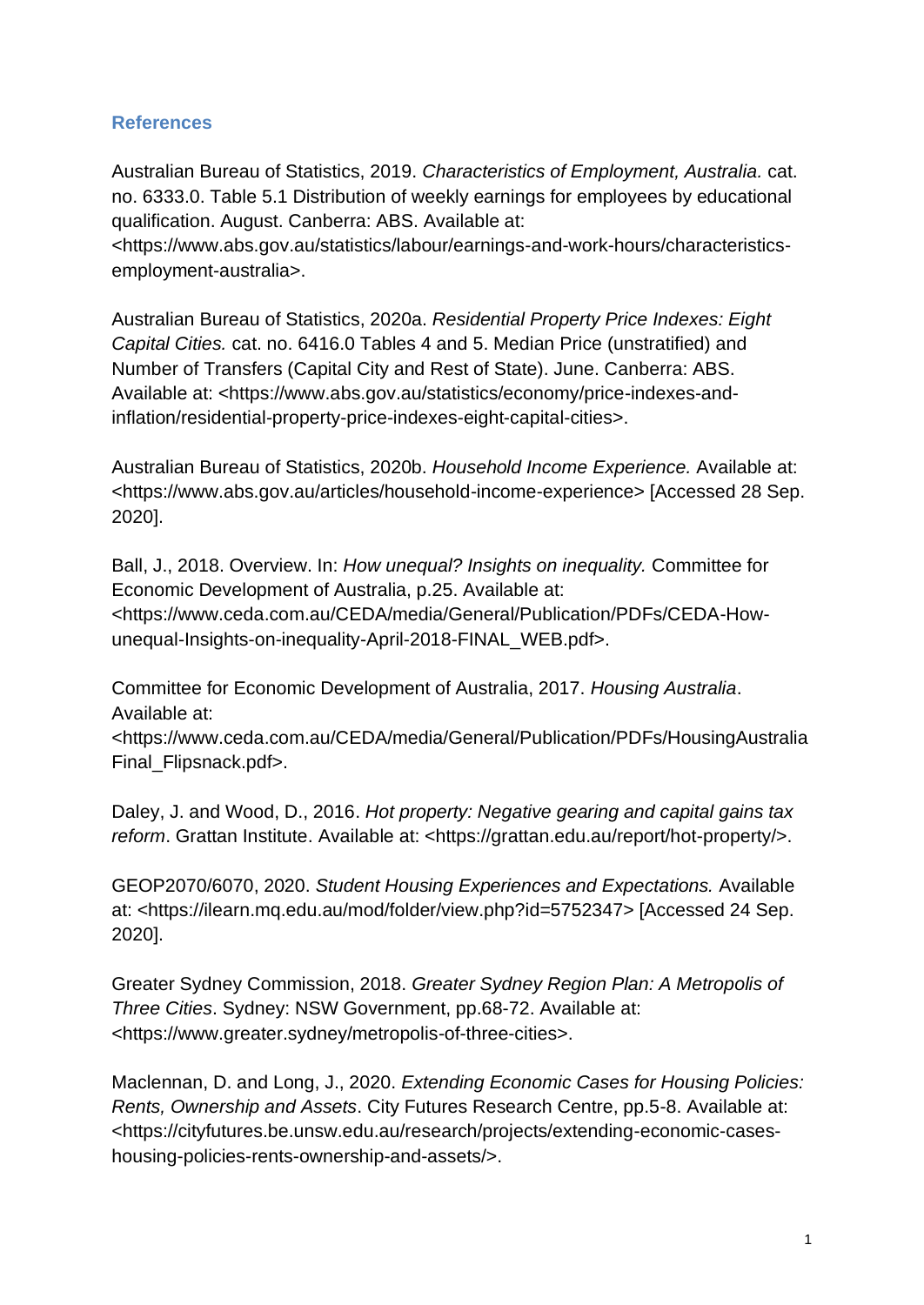Macquarie Bank, 2020. *Everyday Banking Savings Account.* Available at: <https://www.macquarie.com.au/everyday-banking/savings-account.html> [Accessed 28 Sep. 2020].

Moneysmart, 2020. *Mortgage Calculator.* Available at: <https://moneysmart.gov.au/home-loans/mortgage-calculator> [Accessed 28 Sep. 2020].

NSW Productivity Commission, 2020. *Productivity Commission Green Paper: Continuing the productivity conversation*. NSW Treasury, p.260. Available at: <http://productivity.nsw.gov.au/green-paper>.

Parkinson, S., Rowley, S., Stone, W., James, A., Spinney, A. and Reynolds, M., 2019. *Young Australians and the housing aspirations gap*. AHURI Final Report No. 318. Melbourne: Australian Housing and Urban Research Institute Limited, pp.4, 95- 96. Available at: <https://www.ahuri.edu.au/research/final-reports/318>.

Pawson, H., Milligan, V. and Yates, J., 2020. *Housing Policy in Australia: A Case for System Reform*. Singapore: Palgrave Macmillan, p.304.

Pawson, H., Randolph, B., Yates, J., Darcy, M., Gurran, N., Phibbs, P. and Milligan, V., 2015. *Tackling housing unaffordability: a 10-point national plan*. The Conversation. Available at: <https://theconversation.com/tackling-housingunaffordability-a-10-point-national-plan-43628> [Accessed 28 Sep. 2020].

Pinnegar, S., Milligan, V., Randolph, B., Quintal, D., Easthope, H., Williams, P. and Yates, J., 2010. *How can shared equity schemes work to facilitate home ownership in Australia?* AHURI Research and Policy Bulletin No. 124. Melbourne: Australian Housing and Urban Research Institute Limited. Available at: <https://www.ahuri.edu.au/research/research-and-policy-bulletins/124>.

Reserve Bank of Australia, 2016. *The Household Saving Ratio*. Available at: <https://www.rba.gov.au/publications/smp/2016/feb/pdf/box-b-the-household-savingratio.pdf>.

Shaw, K., 2014. *Renting for life? Housing shift requires rethink of renters' rights.* The Conversation. Available at: <https://theconversation.com/renting-for-life-housingshift-requires-rethink-of-renters-rights-20538> [Accessed 28 Sep. 2020].

Simon, J. and Stone, T., 2017. *The Property Ladder after the Financial Crisis: The First Step is a Stretch but Those Who Make It Are Doing OK*. Reserve Bank of Australia, pp.5-10. Available at:

<https://www.rba.gov.au/publications/rdp/2017/pdf/rdp2017-05.pdf>.